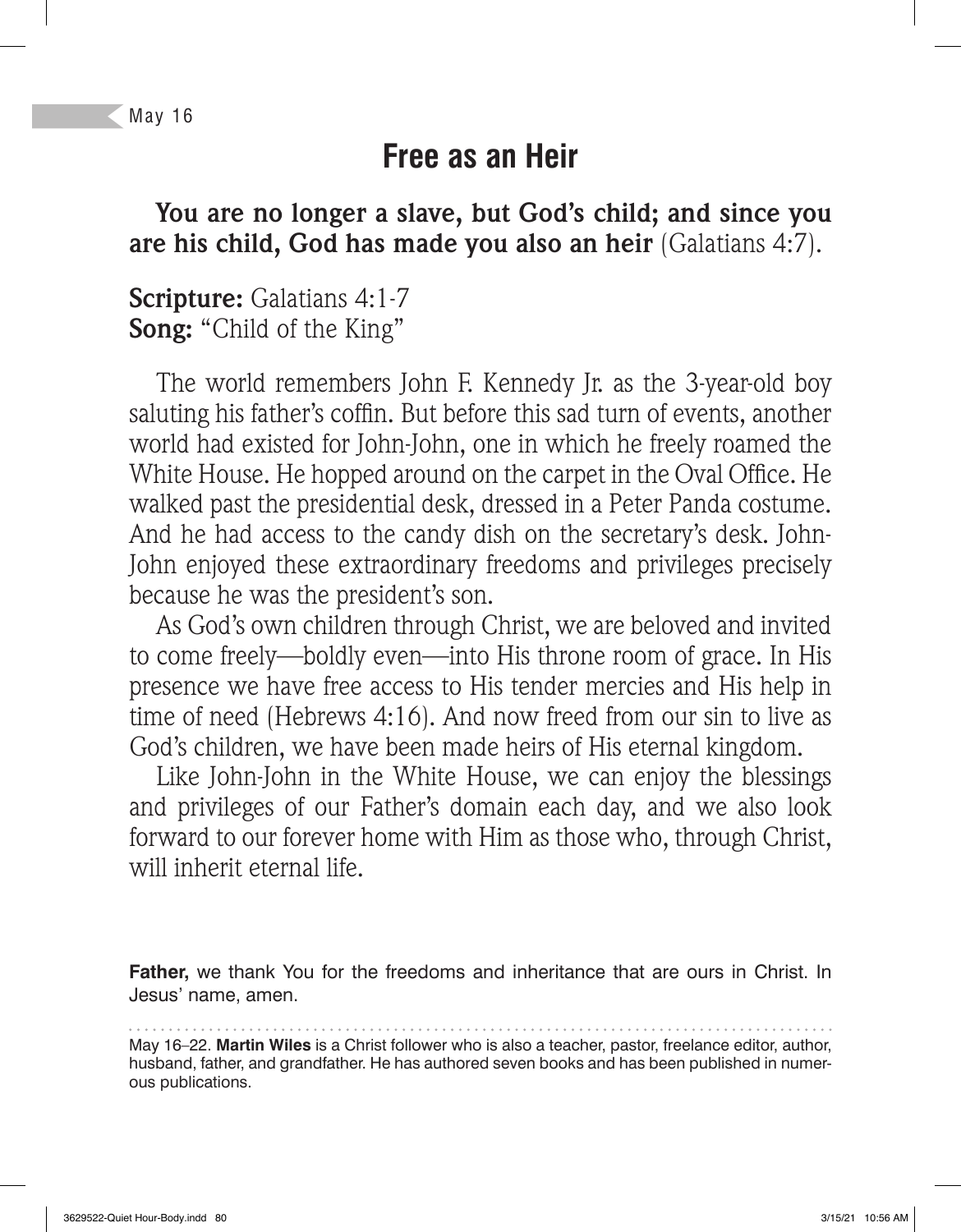## **Confidence in Christ**

**I consider everything a loss because of the surpassing worth of knowing Christ Jesus my Lord** (Philippians 3:8).

**Scripture:** Philippians 3:1-8a **Song:** "My Hope Is Built on Nothing Less"

Middle schoolers are an interesting group. I teach around 100 of them, and every year I watch them compete . . . and not just in sports. When they think I'm not listening to their hushed conversations, I usually am. I hear some of them talk about where their parents work and how much they earn. They brag about their family vacations and how much money their parents spend. And of course they tell about their name-brand clothes and how much those cost. In large part their self-image and sense of confidence come from the status of their parents and the display of their possessions.

Paul had a rich heritage with many things in which he could have taken confidence. And he once did—but that was before he came to know Christ. In Christ, Paul found a new, secure, and worthy sense of confidence.

When I was young my conversations were something like those I hear my middle schoolers having. Back then, Levi's jeans and Converse tennis shoes ruled the day. To be anybody, you had to wear both. Later in life such things stopped being important to me. I realized that what others think truly does not matter. My confidence began coming from my connection with Christ. We are children of the king, after all, and who could ask for more than that? We need nothing else.

**Father,** may my confidence remain in You alone. In Jesus' name, amen.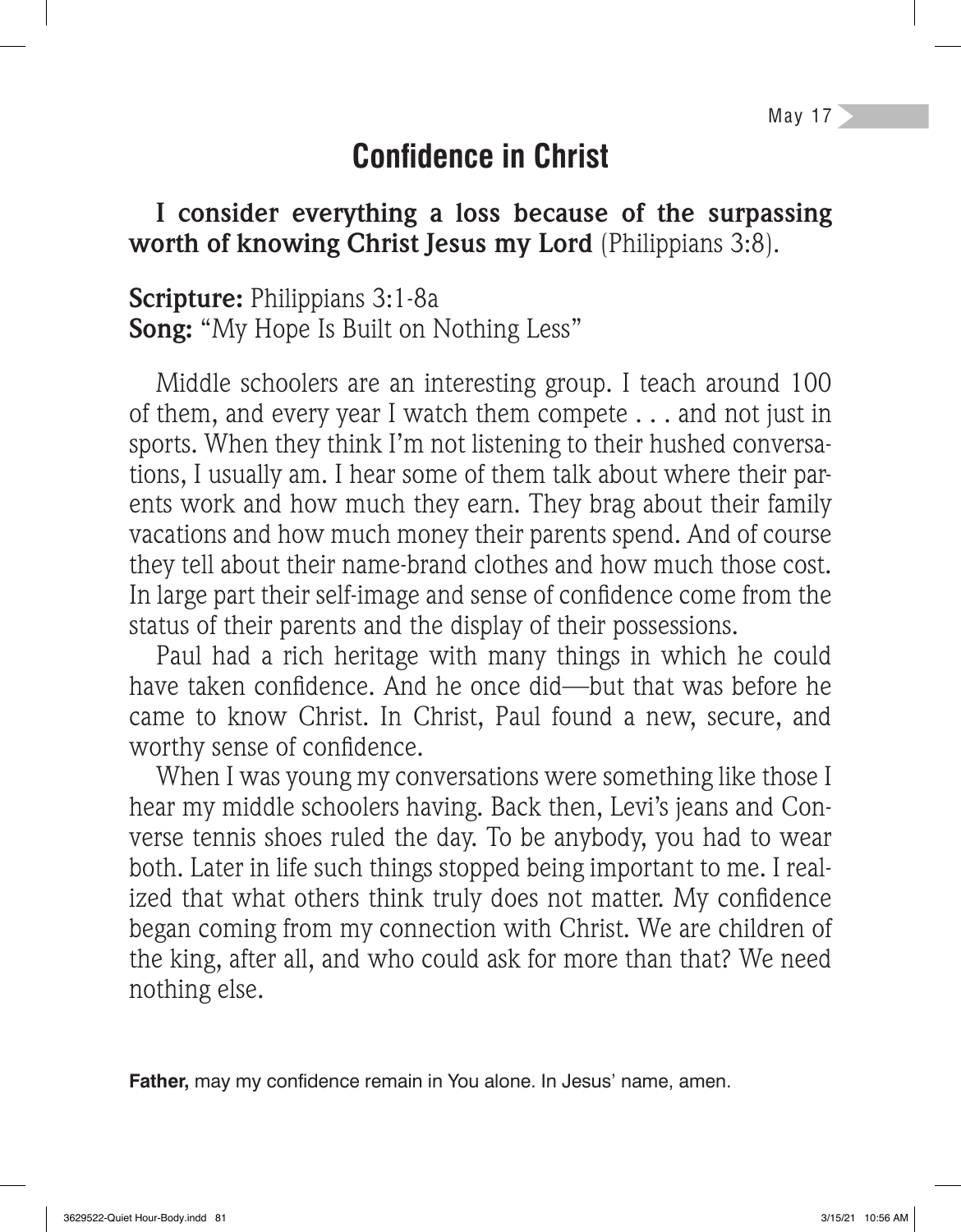# **Pressing On as Redeemed Ones**

**I press on toward the goal to win the prize for which God has called me heavenward in Christ Jesus** (Philippians 3:14).

Scripture: Philippians 3:8b-14 **Song:** "When We All Get to Heaven"

Many successful writers didn't start that way. Most have a pile of rejection letters stashed somewhere—if only in their memories. Some give up after a few rejections. But others persevere. They revise and resend, or they try another publisher. With enough work and persistence, acceptance eventually comes. Then the day arrives when the writer sees his name in print and receives a first paycheck. The sense of joy and rejuvenation that follows makes all the hard work seem worth it.

The apostle Paul was a persistent minister of the gospel. Despite much opposition and persecution, he was determined to spread the gospel to as many as he could in the time God allotted him. Paul had many hardships—beatings, stoning, imprisonment, and shipwreck, just to name a few—and yet he pressed on. Paul knew that one day his hardship would give way to heavenly reward.

As believers we're not immune from life's frustrations, struggles, losses, even tragedies. And when we share the gospel, more people may reject our offer to trust Christ than will accept it. But as redeemed ones, we have been called to press on in Christ. So let's keep going—in life and in His service. Let's not give up! There is the promise of full consolation, rest, and reward when we're finally home in His presence.

**Father,** we ask for Your grace and strength to carry on today. In Jesus' name, amen.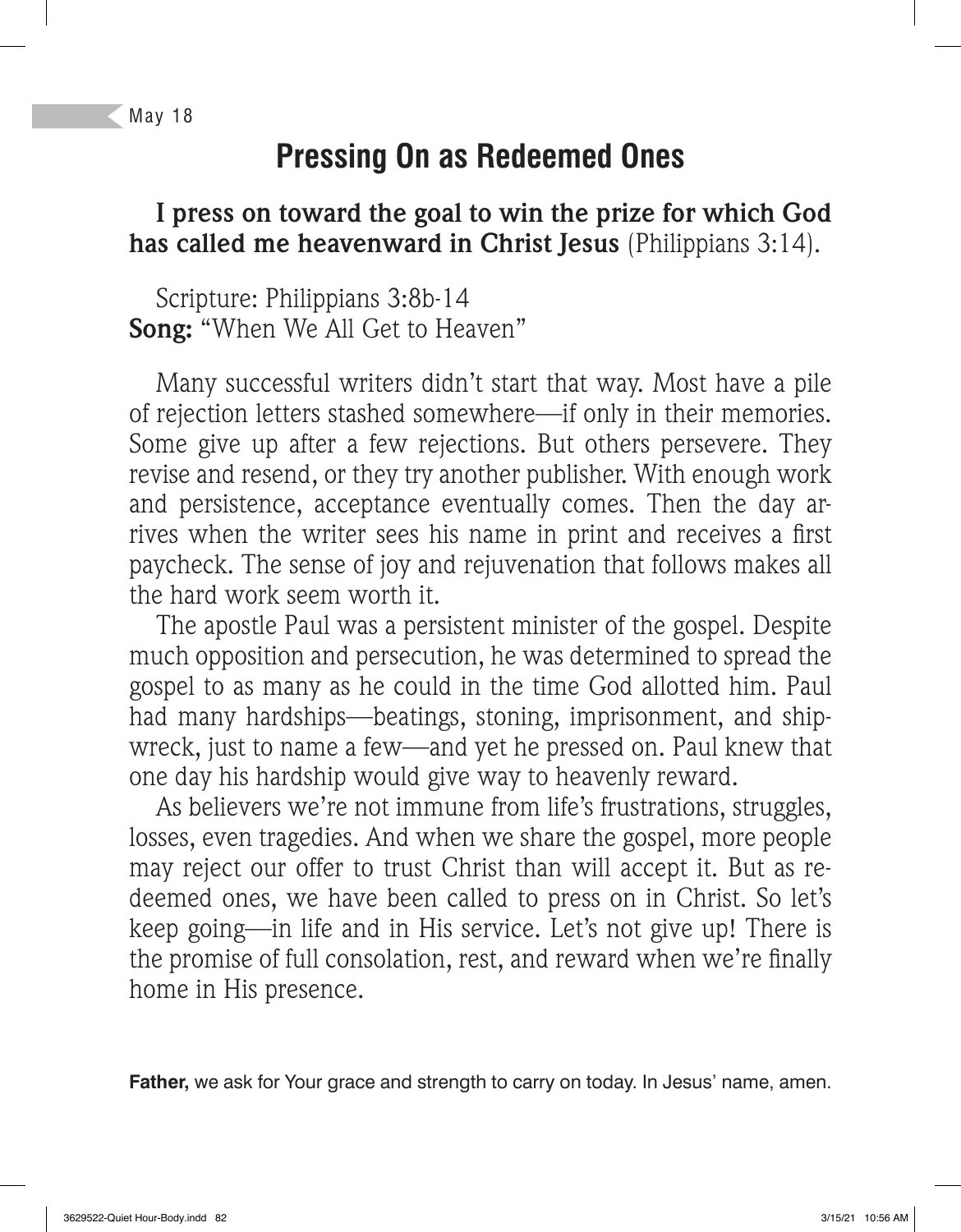### **Free to Love as God Loves**

**Dear friends, since God so loved us, we also ought to love one another** (1 John 4:11).

**Scripture:** 1 John 4:7-13 **Song:** "The Old Rugged Cross"

A man pulling a trailer of livestock broadsided John's vehicle, leaving him in a vegetative state. I visited John monthly at the local health-care facility, and every time I went, one of his family members was present. Although they paid for John to receive care, someone from the family always stayed with him. They knew nurses could not care for him constantly, so *they* did. And for six years John's family faithfully loved him this way until he went to his eternal home.

One of the signs that identified first-century believers was their love for one another. The apostle John's encouragement for believers to love each other is rooted in the love God demonstrated to us at the cross.

Love is sacrificial in its service. A few may minister in ways that have a worldwide impact, but most often love's sacrifices manifest in smaller (yet not insignificant) ways: cooking a meal for an older neighbor, cutting grass for the person who has no mower, tutoring a student who needs a little help, giving to a local charity, volunteering at a food bank, or any such kindness. God gave His best for us, and Jesus said we serve Him by serving others. Some say love makes the world go round, and it certainly makes it a better place to live. But even more significantly, love reveals God's heart.

**Father,** give us hearts that want to show Your love to others in practical ways. In Jesus' name, amen.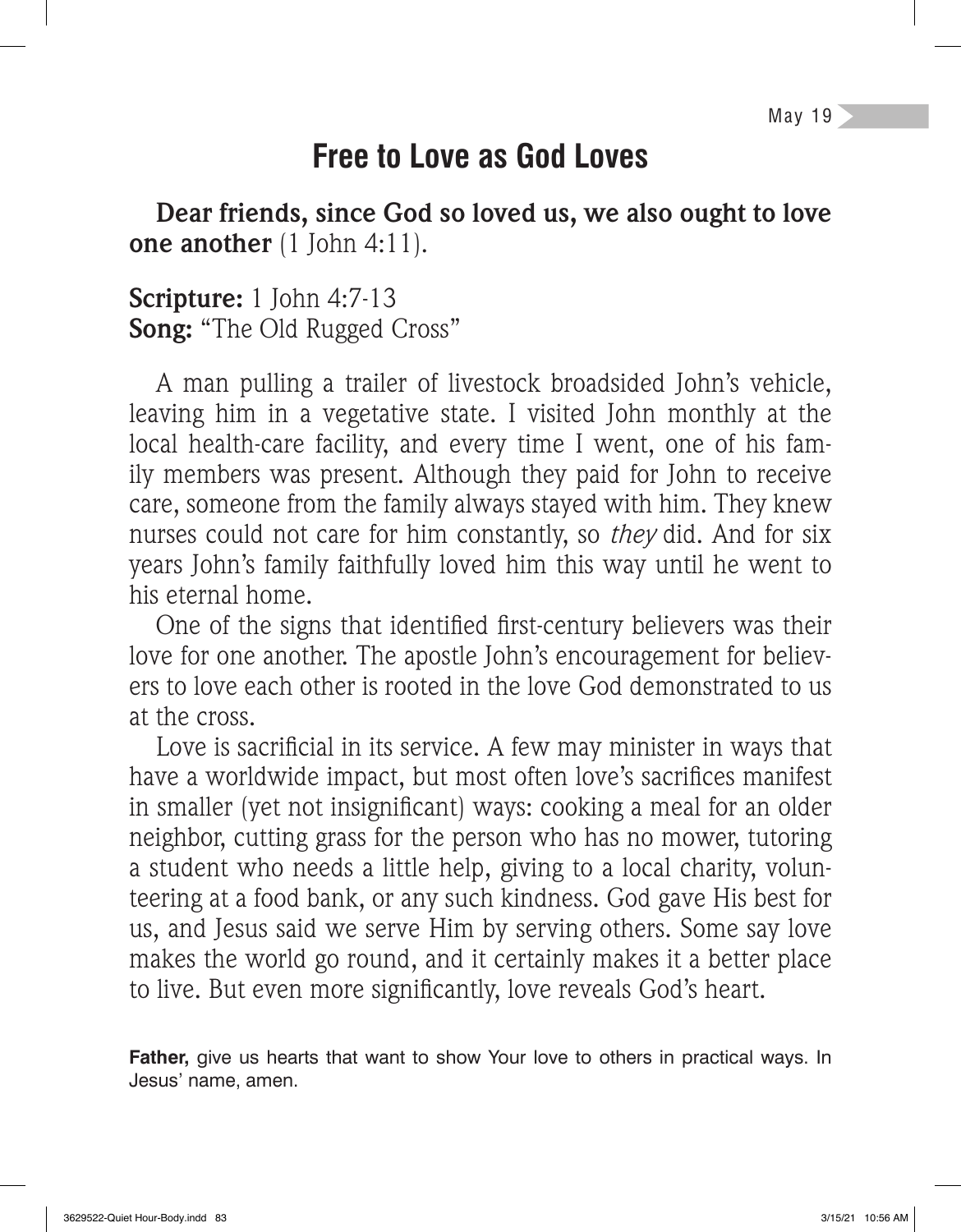May 20

# **Free to Love Our Enemies**

**"I tell you, love your enemies and pray for those who per**secute you" (Matthew 5:44).

**Scripture:** Matthew 5:43-48 **Song:** "He Looked Beyond My Faults"

Suppose you were a lifeguard and saw a drowning person. If the person was your best friend or even a casual acquaintance, you would not hesitate to help. But suppose the one drowning was a contemptible person—your enemy. Someone who had wronged you, committed an injustice against you, or slandered your name.

Jesus lived out His command to forgive our enemies with some astonishing examples. Just before Judas's treachery became known to all, Jesus (knowing it already) lovingly washed the traitor's feet (John 13). At Jesus' arrest, when Peter lopped off Malchus's ear, Jesus not only called for an end to the attack but also restored the injured ear (Luke 22). Jesus even asked His Father to forgive the soldiers who were carrying out His crucifixion (23:34).

Loving our enemies—those who dislike us or those who may try to harm us—cannot be accomplished with our own strength. It takes supernatural power, and God gives this through His indwelling Spirit. This love does not necessarily mean we will like our enemies or be their best friend. However, caring for their lives, well-being, and eternal destiny demonstrates that we aren't selective with our love, as God isn't. And in this way, others will see Christ's love revealed through us.

**Father,** help us to live in the freedom and power You provide to love even our enemies, so through us, others may see the extent of Your love. In Jesus' name, amen.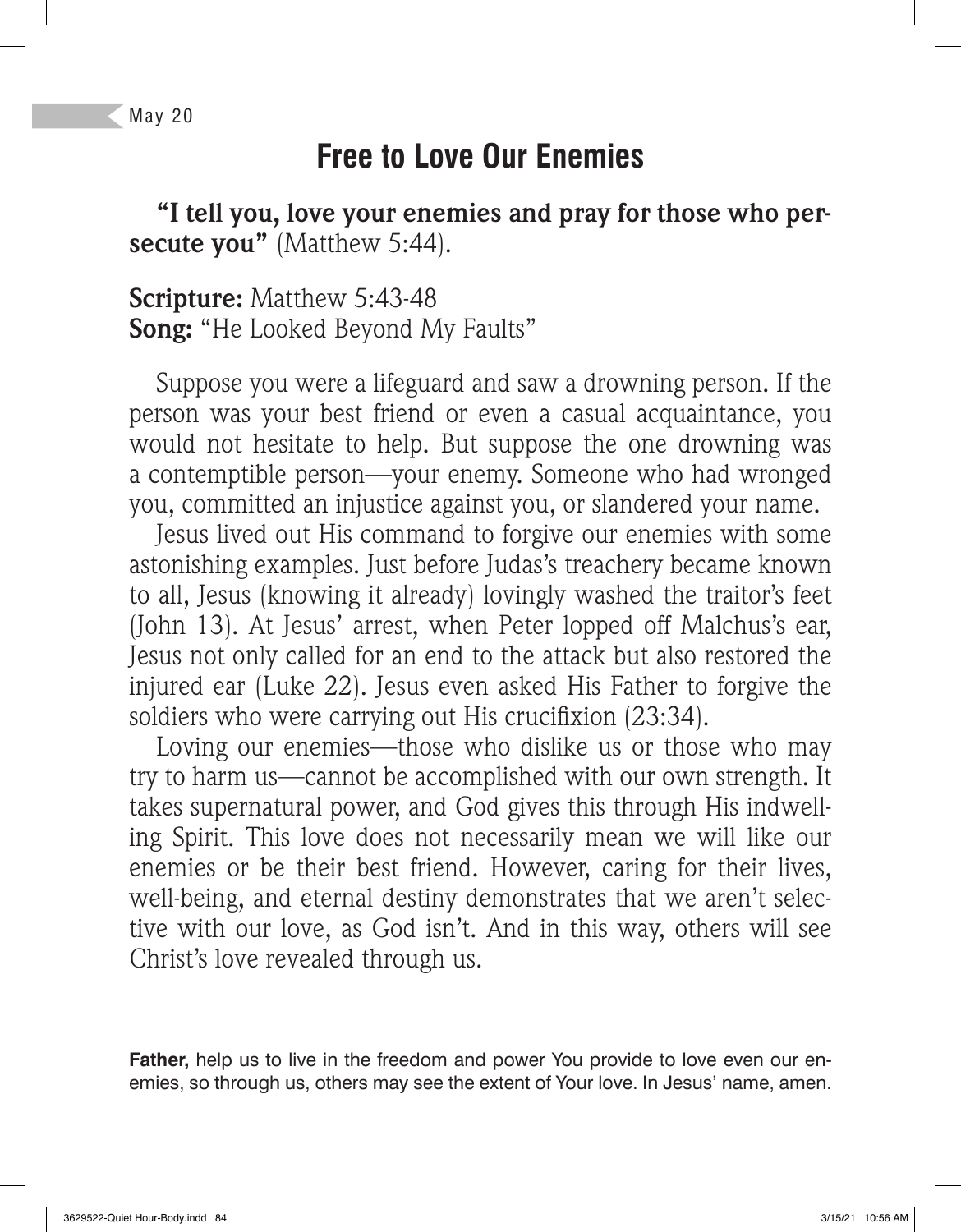### **Redeemed to Live Peaceably**

**Starting a quarrel is like breaching a dam; so drop the matter before a dispute breaks out** (Proverbs 17:14).

**Scripture:** Proverbs 17:13-17 **Song:** "Redeemed, How I Love to Proclaim It"

On May 6, 1977, an earthen dam in Georgia burst, sending a 30-foot-high mound of water, mud, trees, and other debris over the 186-foot Toccoa Falls and smashing through Toccoa Falls Bible College. The flood killed 39 people, most of them students and their families who lay fast asleep. Searchers found bodies as far as two miles away from the dam, which had been holding back the waters of Barnes Lake. One student reported that a huge wave tore through the second-story window of a men's dormitory. The flood was the worst the US had seen since a West Virginia dam broke in 1972, killing 125 people.

Wise King Solomon compared starting a quarrel to breaching a dam. Nothing good comes from it. In fact, heartache, anger, fights, broken relationships, loss, and even death can come from arguments that rage out of control.

God calls us to do our best to live peaceably with everyone (Romans 12:18). And while we will have disagreements, a wise gentleman once told me, "There's always room for common ground if we look for it." Our personalities, perspectives, and opinions differ widely, but we are all masterpieces created by the master designer. And we can choose peaceful interaction when we let Him—rather than our emotions—guide our attitudes, words, and actions.

**Father,** give us Your wisdom when we're tempted to quarrel, and show us Your way of peace. In Jesus' name, amen.